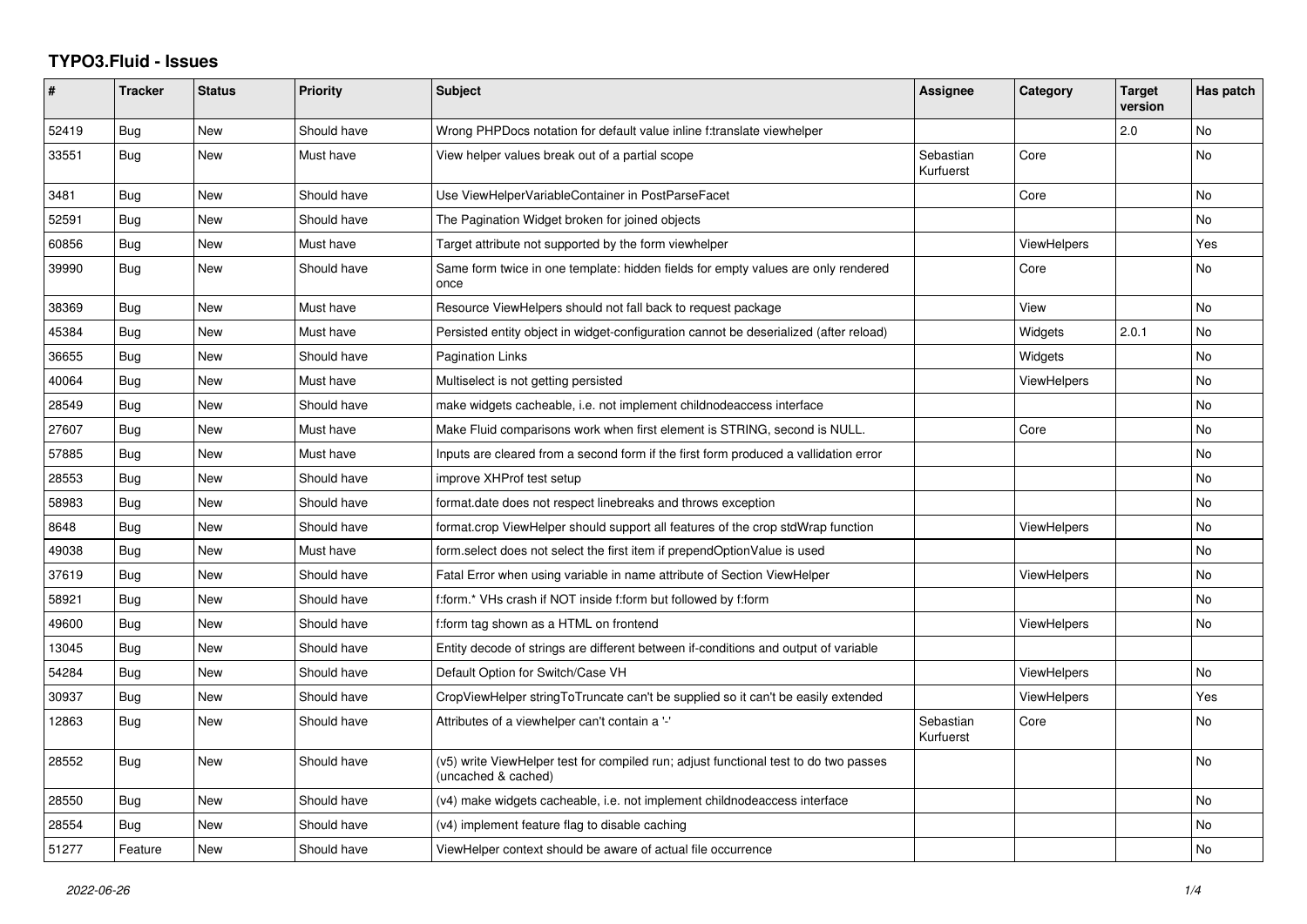| #     | <b>Tracker</b> | <b>Status</b> | <b>Priority</b>      | Subject                                                                                                | <b>Assignee</b>       | Category    | <b>Target</b><br>version | Has patch |
|-------|----------------|---------------|----------------------|--------------------------------------------------------------------------------------------------------|-----------------------|-------------|--------------------------|-----------|
| 9514  | Feature        | New           | Should have          | Support explicit Array Arguments for ViewHelpers                                                       |                       |             |                          |           |
| 33215 | Feature        | New           | Should have          | RFC: Dynamic values in ObjectAccess paths                                                              |                       |             |                          | No        |
| 39936 | Feature        | New           | Should have          | registerTagAttribute should handle default values                                                      |                       | ViewHelpers |                          | No        |
| 60271 | Feature        | New           | Should have          | Paginate viewhelper, should also support arrays                                                        |                       |             |                          | No        |
| 36559 | Feature        | New           | Could have           | New widget progress bar                                                                                |                       |             |                          | Yes       |
| 42397 | Feature        | New           | Should have          | Missing viewhelper for general links                                                                   |                       |             |                          | No        |
| 30555 | Feature        | New           | Could have           | Make TagBuilder more extensible                                                                        |                       | Core        |                          | No        |
| 51100 | Feature        | New           | Must have            | Links with absolute URI should have the option of URI Scheme                                           |                       | ViewHelpers |                          | No        |
| 37095 | Feature        | New           | Should have          | It should be possible to set a different template on a Fluid TemplateView inside an<br>action          | Christopher<br>Hlubek |             |                          | No        |
| 4704  | Feature        | <b>New</b>    | Should have          | Improve parsing exception messages                                                                     |                       | Core        |                          |           |
| 10472 | Feature        | New           | Could have           | Fluid Standalone distribution                                                                          |                       | Core        |                          | No        |
| 31955 | Feature        | New           | Should have          | f:uri.widget                                                                                           |                       | Widgets     |                          | No        |
| 62346 | Feature        | New           | Could have           | f:comment should have high precende                                                                    |                       | Core        | 3.x                      | No        |
| 45153 | Feature        | New           | Should have          | f:be.menus.actionMenuItem - Detection of the current select option is insufficient                     |                       |             |                          | No        |
| 1907  | Feature        | New           | Could have           | Default values for view helpers based on context                                                       |                       | Core        |                          |           |
| 3725  | Feature        | New           | Could have           | <b>CSS Engine</b>                                                                                      | Christian Müller      | ViewHelpers |                          | No        |
| 7608  | Feature        | New           | Could have           | Configurable shorthand/object accessor delimiters                                                      |                       | Core        |                          | Yes       |
| 38130 | Feature        | <b>New</b>    | Should have          | Checkboxes and multiple select fields should have an assignable default value                          |                       |             |                          | No.       |
| 60181 | Feature        | New           | Could have           | Caching mechanism for Fluid Views/Templates                                                            |                       | View        |                          | No        |
| 46545 | Feature        | New           | Should have          | Better support for arrays in options of SelectViewHelper                                               |                       |             |                          | No        |
| 48355 | Feature        | New           | Could have           | Assign output of viewhelper to template variable for further processing.                               |                       |             |                          |           |
| 36410 | Feature        | New           | Should have          | Allow templates to send arguments back to layout                                                       |                       | ViewHelpers |                          | No        |
| 40081 | Feature        | New           | Should have          | Allow assigned variables as keys in arrays                                                             |                       |             |                          | No        |
| 60003 | Feature        | New           | Should have          | Add required-Attribute to f:form.password                                                              |                       | ViewHelpers |                          | No        |
| 34309 | Task           | New           | Could have           | Unknown ViewHelpers cause exception - should be handled more graceful                                  |                       | ViewHelpers |                          | No        |
| 10911 | Task           | New           | Should have          | Tx_Fluid_ViewHelpers_Form_AbstractFormViewHelper->renderHiddenIdentityField<br>should be more reliable |                       | ViewHelpers |                          | No        |
| 54195 | Task           | New           | Should have          | Rename and move FormViewHelper's errorClass value, currently 'f3-form-error'                           | Adrian Föder          | ViewHelpers |                          | No        |
| 43072 | Task           | New           | Should have          | Remove TOKENS for adding templates fallback in Backporter                                              |                       | View        |                          | No        |
| 43071 | Task           | New           | Should have          | Remove TOKENS for adding fallback teplates in B                                                        |                       |             |                          | No        |
| 42743 | Task           | New           | Should have          | Remove inline style for hidden form fields                                                             |                       |             |                          | No        |
| 26658 | Task           | New           | Won't have this time | Make Form ViewHelpers consistent                                                                       |                       | ViewHelpers |                          | No        |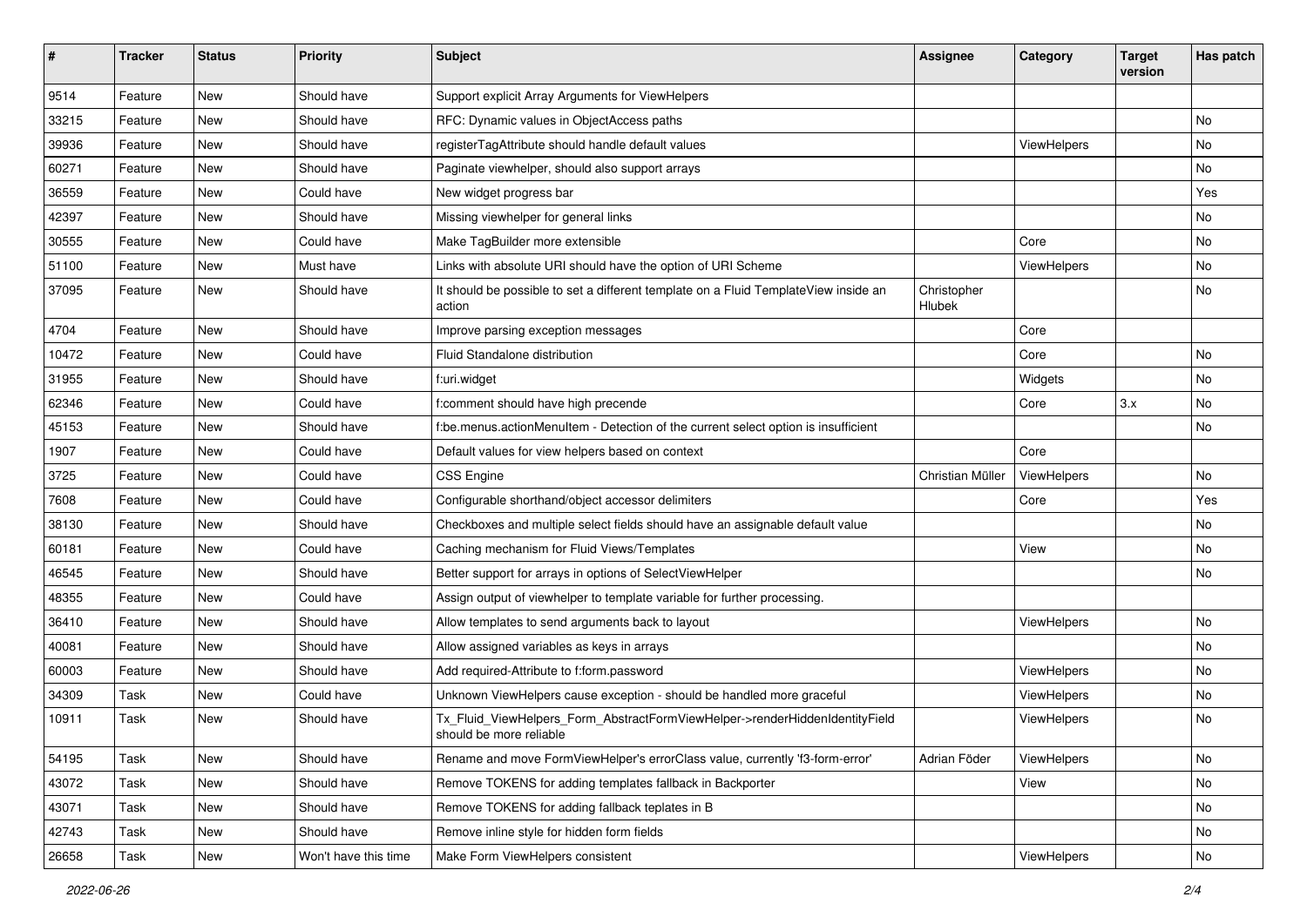| #     | <b>Tracker</b> | <b>Status</b>       | <b>Priority</b>      | Subject                                                            | <b>Assignee</b>             | Category    | <b>Target</b><br>version | Has patch |
|-------|----------------|---------------------|----------------------|--------------------------------------------------------------------|-----------------------------|-------------|--------------------------|-----------|
| 56237 | Task           | New                 | Should have          | in-line (Condition) View Helpers should not evaluate on parsing    |                             |             |                          | No        |
| 32035 | Task           | New                 | Should have          | Improve fluid error messages                                       |                             | Core        |                          | Yes       |
| 45394 | Task           | New                 | Should have          | Forwardport Unit test for standalone view                          |                             | View        |                          | No        |
| 47669 | Task           | New                 | Should have          | FormViewHelper does not define the default request method          |                             |             |                          | No        |
| 26664 | Task           | New                 | Won't have this time | Clean up Form ViewHelpers                                          |                             | ViewHelpers |                          | No        |
| 9950  | Task           | New                 | Should have          | Binding to nested arrays impossible for form-elements              |                             | ViewHelpers |                          |           |
| 28551 | Bug            | Accepted            | Should have          | (v4) backport VHTest                                               | Sebastian<br>Kurfuerst      |             |                          | No        |
| 5933  | Feature        | Accepted            | Should have          | Optional section rendering                                         | Sebastian<br>Kurfuerst      | ViewHelpers |                          | No        |
| 9005  | Feature        | Accepted            | Could have           | Fluid Template Analyzer (FTA)                                      | Sebastian<br>Kurfuerst      |             |                          |           |
| 33628 | <b>Bug</b>     | Needs<br>Feedback   | Must have            | Multicheckboxes (multiselect) for Collections don't work           | Christian Müller            | ViewHelpers |                          | No        |
| 58862 | Bug            | Needs<br>Feedback   | Should have          | FormViewHelper doesn't accept NULL as value for \$arguments        | <b>Bastian</b><br>Waidelich | ViewHelpers |                          | Yes       |
| 46289 | <b>Bug</b>     | Needs<br>Feedback   | Should have          | Enable Escaping Interceptor in XML request format                  |                             | View        | 2.0.1                    | <b>No</b> |
| 36662 | Bug            | Needs<br>Feedback   | Should have          | Checked state isn't always correct when property is collection     | Kevin Ulrich<br>Moschallski | ViewHelpers | 1.1.1                    | <b>No</b> |
| 8989  | Feature        | Needs<br>Feedback   | Could have           | Search path for fluid template files                               |                             | View        |                          | <b>No</b> |
| 33394 | Feature        | Needs<br>Feedback   | Should have          | Logical expression parser for BooleanNode                          | <b>Tobias Liebig</b>        | Core        |                          | No        |
| 45345 | Feature        | Needs<br>Feedback   | Should have          | Easy to use comments for fluid that won't show in output           |                             |             |                          |           |
| 3291  | Feature        | Needs<br>Feedback   | Should have          | Cacheable viewhelpers                                              |                             |             |                          | No        |
| 46091 | Task           | Needs<br>Feedback   | Should have          | Show source file name and position on exceptions during parsing    |                             |             |                          | No        |
| 8491  | Task           | Needs<br>Feedback   | Should have          | link.action and uri.action differ in absolute argument             | Karsten<br>Dambekalns       | ViewHelpers |                          | No        |
| 50888 | <b>Bug</b>     | <b>Under Review</b> | Should have          | WSOD by changing name of section and if Fluid caches are generated |                             |             |                          | No        |
| 47006 | <b>Bug</b>     | <b>Under Review</b> | Should have          | widget identifier are not unique                                   |                             |             |                          | No        |
| 44234 | <b>Bug</b>     | <b>Under Review</b> | Should have          | selectViewHelper's sorting does not respect locale collation       |                             | ViewHelpers | 2.1                      | No        |
| 65424 | Bug            | <b>Under Review</b> | Should have          | SelectViewHelper must respect option(Value Label)Field for arrays  |                             | ViewHelpers |                          | No        |
| 34682 | Bug            | <b>Under Review</b> | Should have          | Radio Button missing checked on validation error                   |                             | ViewHelpers |                          | No        |